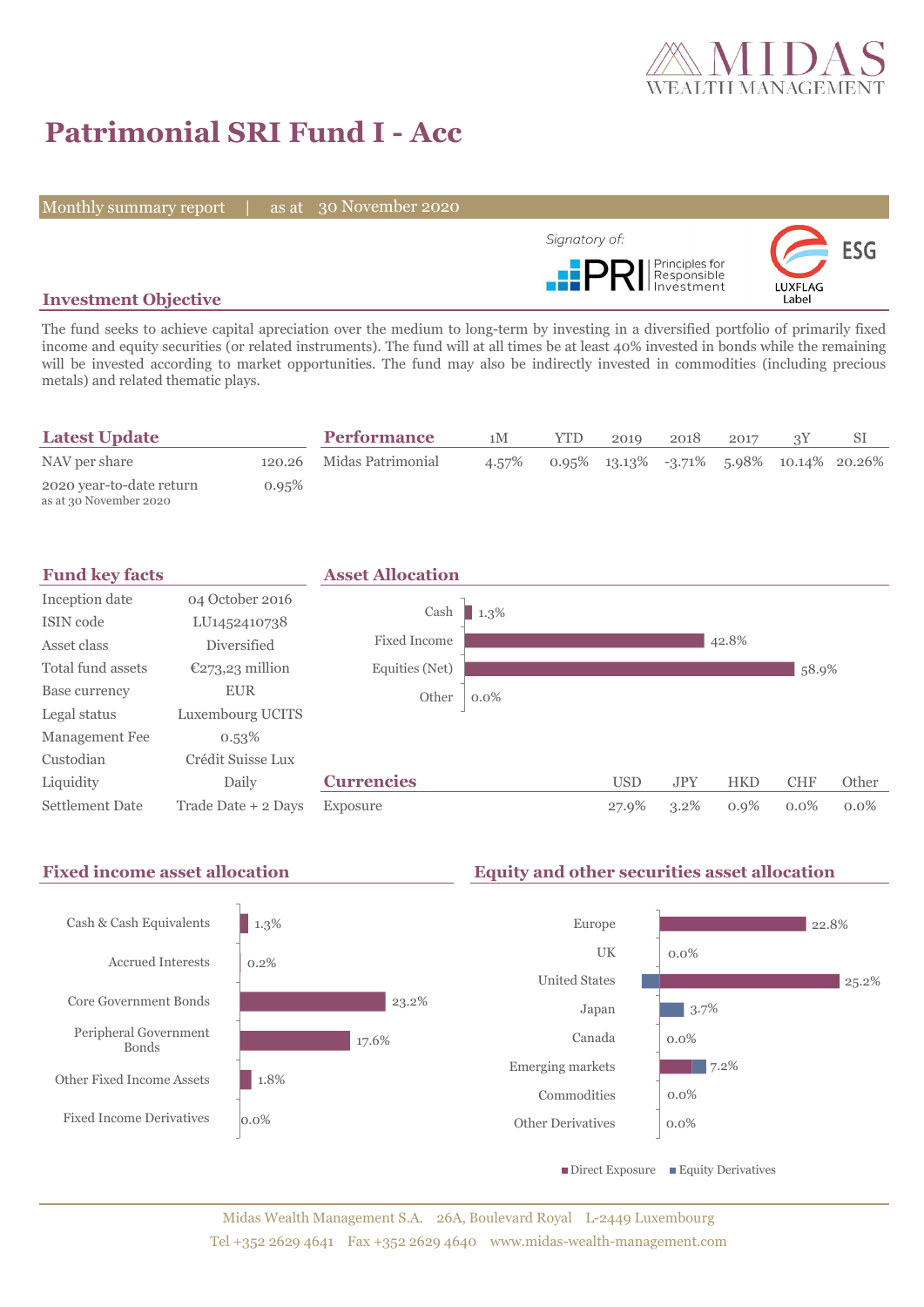

# **Patrimonial SRI Fund I - Acc**

Monthly summary report | as at 30 November 2020

| Top 10 fixed income holdings              | Rating     | Weight  | <b>Fixed income rating breakdown</b> |         |       |
|-------------------------------------------|------------|---------|--------------------------------------|---------|-------|
| NETHERLANDS GOVT: NETHER 3 1/4 07/15/21   | <b>AAA</b> | 3.6%    |                                      |         |       |
| FRANCE O.A.T.: FRTR 1 1/4 05/25/36        | AA         | 2.0%    | <b>AAA</b>                           | 28.7%   |       |
| BTPS : BTPS $1.07/15/22$                  | BBB-       | 1.9%    | AA                                   | 20.6%   |       |
| REP OF POLAND: POLAND 0 02/10/25          | $A-$       | 1.9%    | A                                    | 9.5%    |       |
| DEUTSCHLAND REP: DBR o 08/15/29           | AAA        | 1.8%    | <b>BBB</b>                           |         | 35.3% |
| BTPS: BTPS $2\frac{1}{2}\frac{11}{15}/25$ | BBB-       | 1.6%    | <b>BB</b>                            | $5.9\%$ |       |
| EUROPEAN INVT BK : EIB o $3/8$ o7/16/25   | <b>AAA</b> | $1.5\%$ | B                                    | $0.0\%$ |       |
| AGENCE FRANCAISE : AGFRNC 0 1/8 11/15/23  | AA         | $1.5\%$ | <b>CCC</b>                           | $0.0\%$ |       |
| BTPS: BTPS 0.35 02/01/25                  | BBB-       | $1.5\%$ |                                      |         |       |
| BUNDESSCHATZANW: BKO 0 03/11/22           | <b>NR</b>  | $1.5\%$ | NR.                                  | $0.0\%$ |       |

| Top 10 equity holdings       | Sector                        | Weight |
|------------------------------|-------------------------------|--------|
| ALIBABA GROUP HOLDING-SP ADR | <b>Consumer Discretionary</b> | 2.8%   |
| <b>ALTICE NV -A</b>          | <b>Communication Services</b> | 2.6%   |
| AMAZON.COM INC               | <b>Consumer Discretionary</b> | 2.2%   |
| <b>BROADCOM INC</b>          | <b>Information Technology</b> | 1.8%   |
| NVIDIA CORP                  | <b>Information Technology</b> | 1.7%   |
| MICROSOFT CORP               | <b>Information Technology</b> | 1.7%   |
| <b>FREY</b>                  | Real Estate                   | 1.7%   |
| UNITEDHEALTH GROUP INC       | Health Care                   | 1.6%   |
| MARVELL TECHNOLOGIES         | <b>Information Technology</b> | 1.6%   |
| CHECK POINT SOFTWARE TECH    | <b>Information Technology</b> | 1.6%   |

### **Equity sector breakdown**





# **Thematics breakdown Top 5 funds and other holdings**

| Quaero Bamboo                                    | $2.0\%$ |
|--------------------------------------------------|---------|
| iShares S&P 500 Financials Sector UCITS ETI 1.9% |         |
| iShares S&P 500 Consumer Staples Sector UC 1.0%  |         |
| iShares EURO STOXX Banks 30-15 UCITS ET 0.9%     |         |